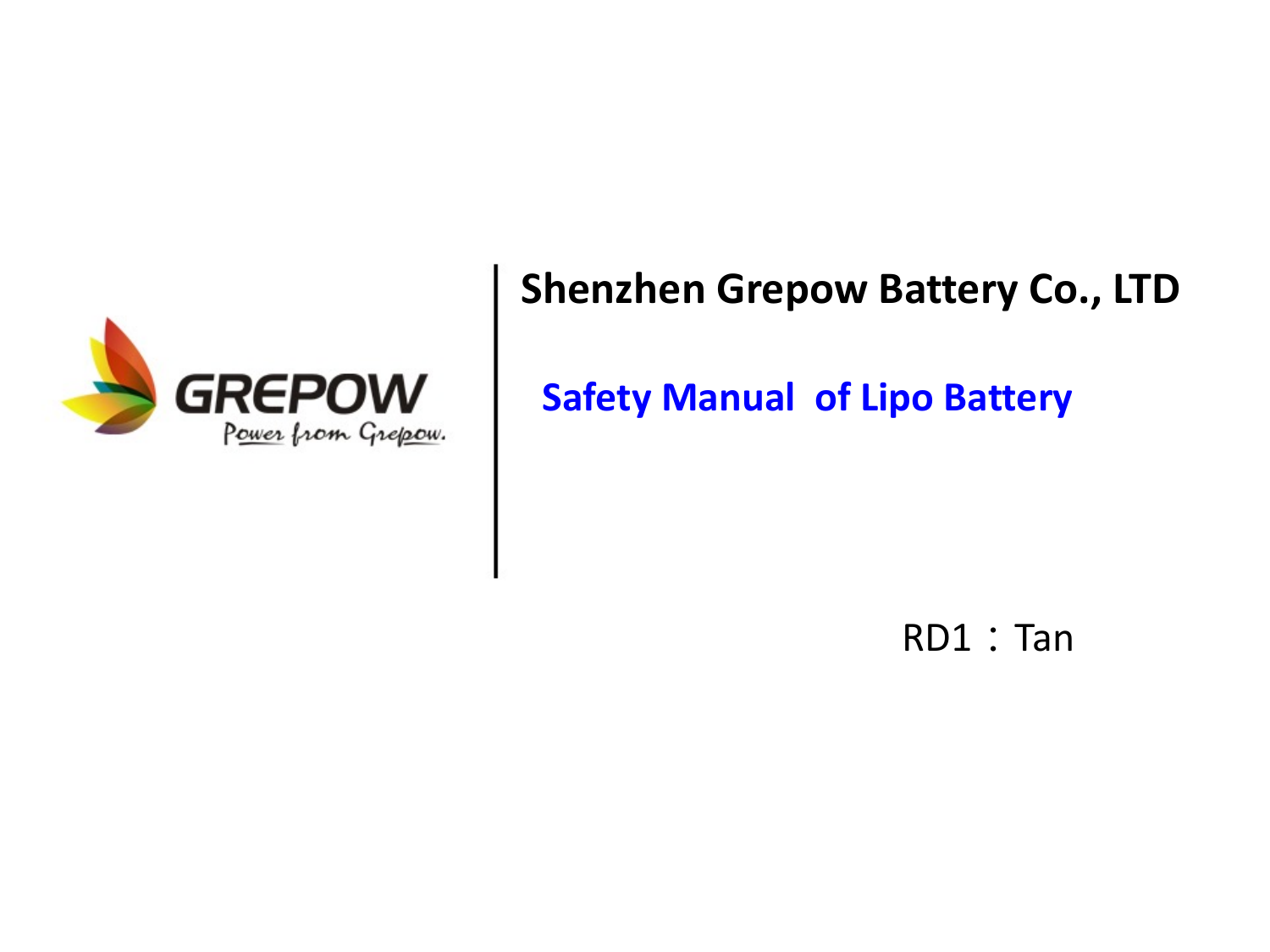# **Safety Storage Precautions**

Power from Grepow.

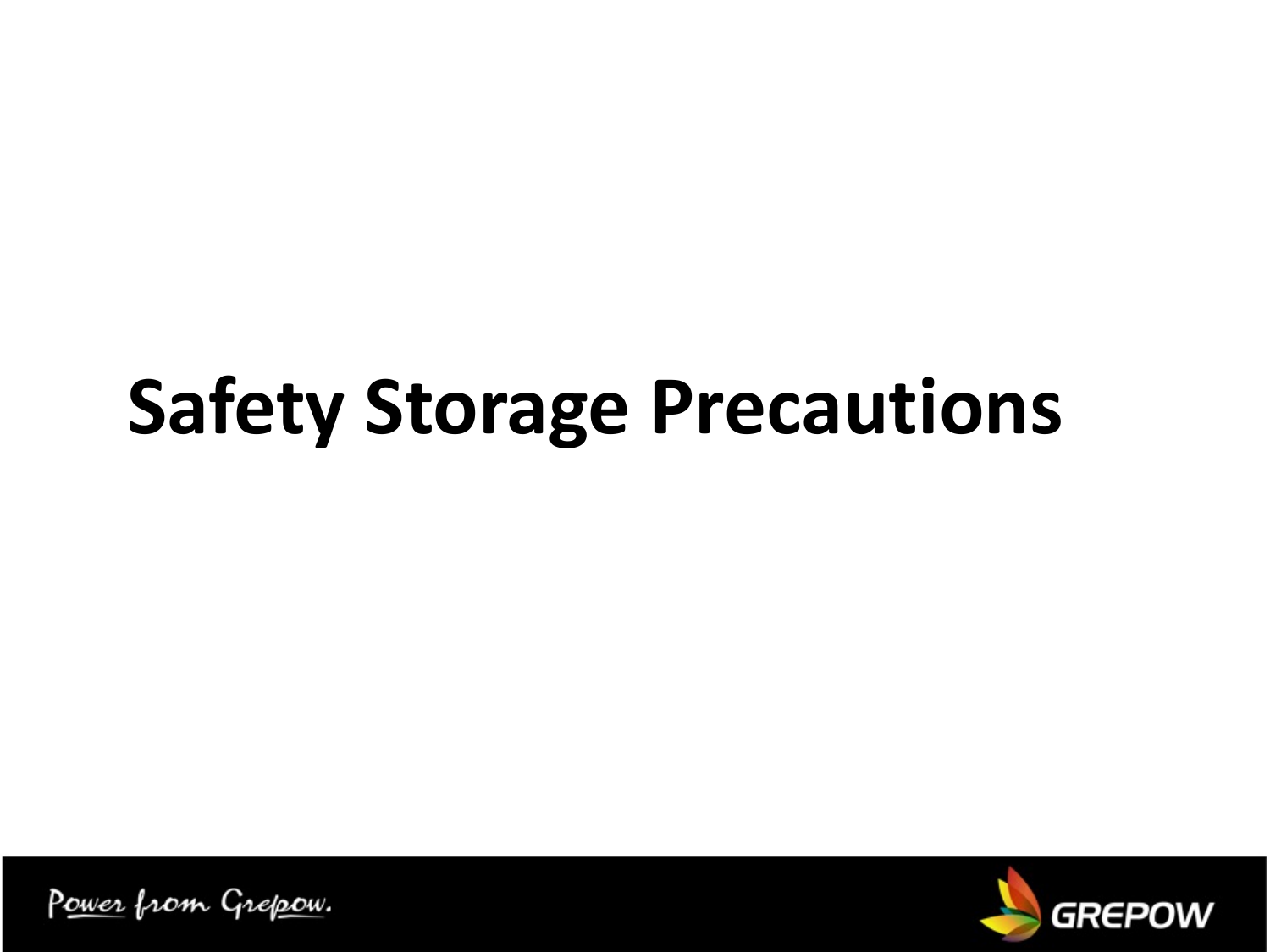**The Requirements for the Safety Management of the Warehouse**

- ◆ Keep the temperature of the warehouse between 18<sup>°</sup>C and **25℃. The highest temperature Must NOT exceed 30℃.**
- Make sure the ventilation systems are well equipped.
- ◆ The humidity of the warehouse is needed to be well-controlled **to keep the the batteries from storing at an extreme humidity environment for a long time.**
- **(Relative humidity of the warehouse is required to be higher than 65% or lower than 40%.)**



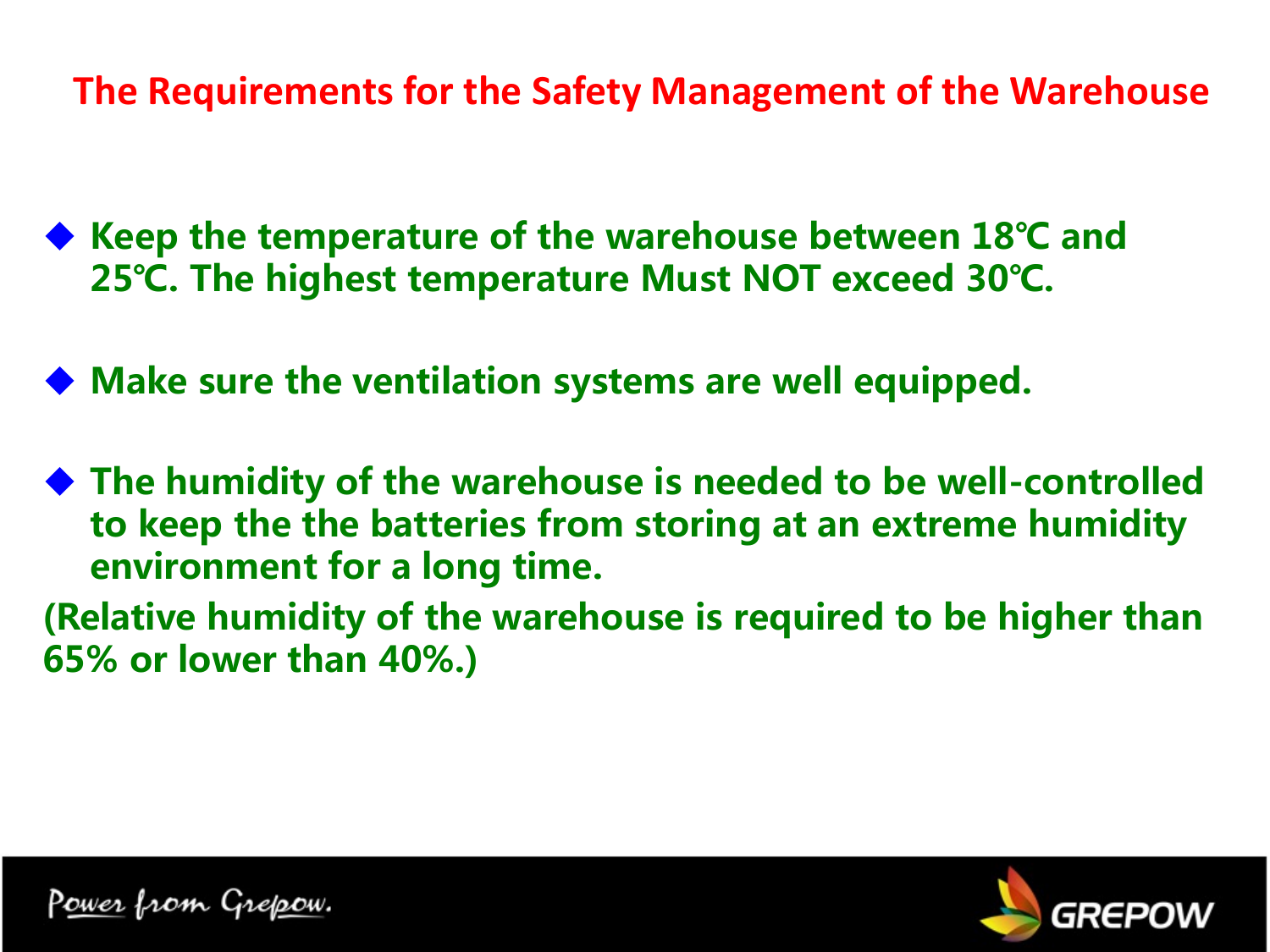- ◆ Storage Single Cell Voltage : 3.80V~3.90V
- ◆ When storaging the batteries, it is suggested to keep the boxes **at a distance between 0.5m and 0.8m.**
- ◆ Cycle charge the battery every 2 or 3 months at least to **maintain its stability and longevity.**
- ◆ Check if the warehouse meets the requirement of safety **management everyday ONCE or TWICE.**
- ◆ Battery warehouse MUST be equipped with smoke detectors, **24-hour shift is recommended. Warehouse personnel should be of good awareness of fire safety and a comprehensive fire fighting exercises of fire extinguisher using, emergency evacuation and others are required on a regular basis.**

Power from Grepow.

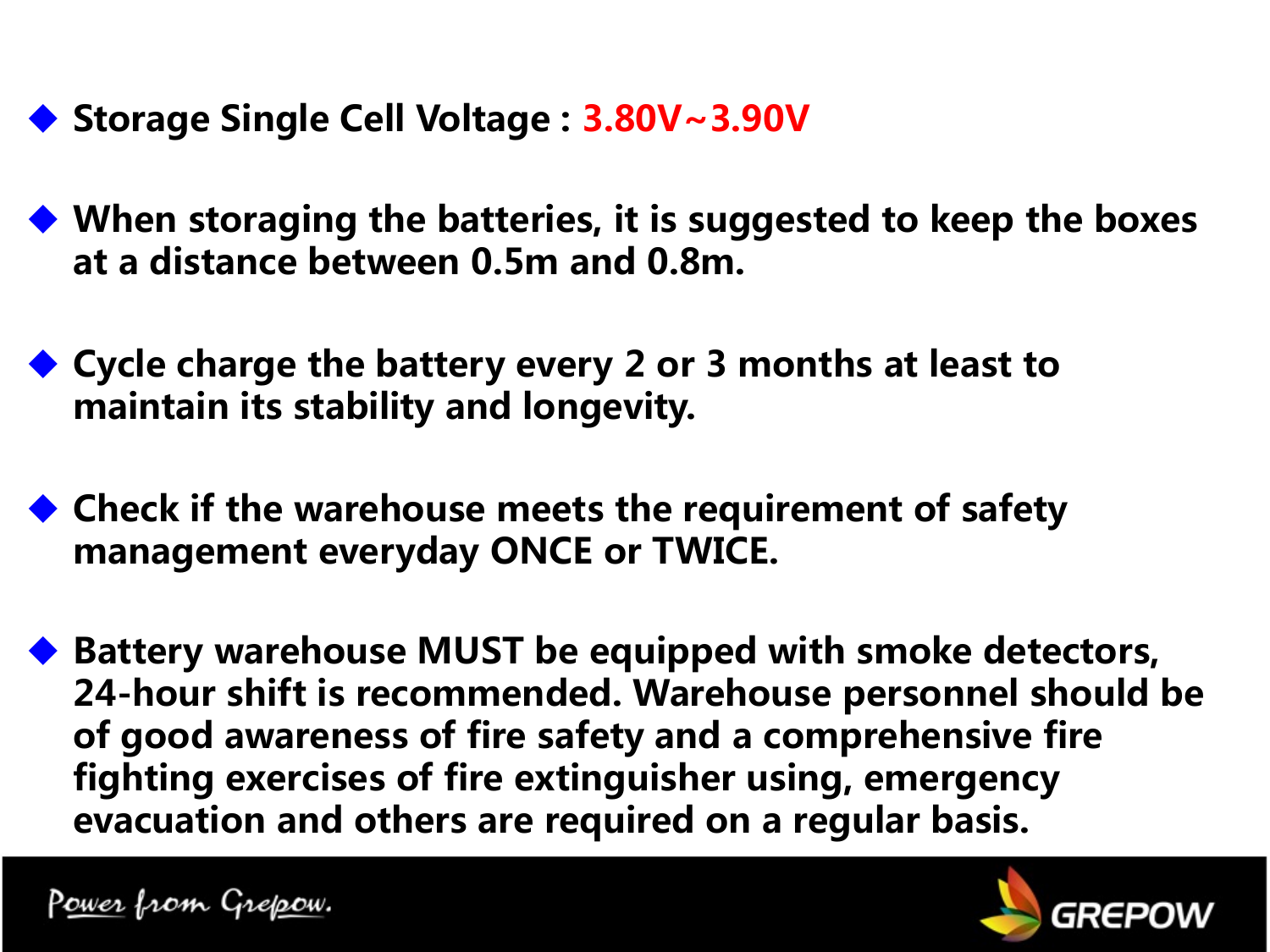### **How to Put out the Fire of LiPo Batteries.**

- $\triangle$  Cut off the power supply when the batteries on the charging tank are on fire. Find and wear asbestos gloves or using fire tongs to get the batteries off the charging tank. Then place them on the ground or sand bucket.
- $\blacklozenge$  Using asbestos mat to cover the flames of the LiPo
- $\blacklozenge$  Then using the fire-extinguishing sand to bury the asbestos mat and isolate the air.

P<u>ower</u> from Gre<u>po</u>w.

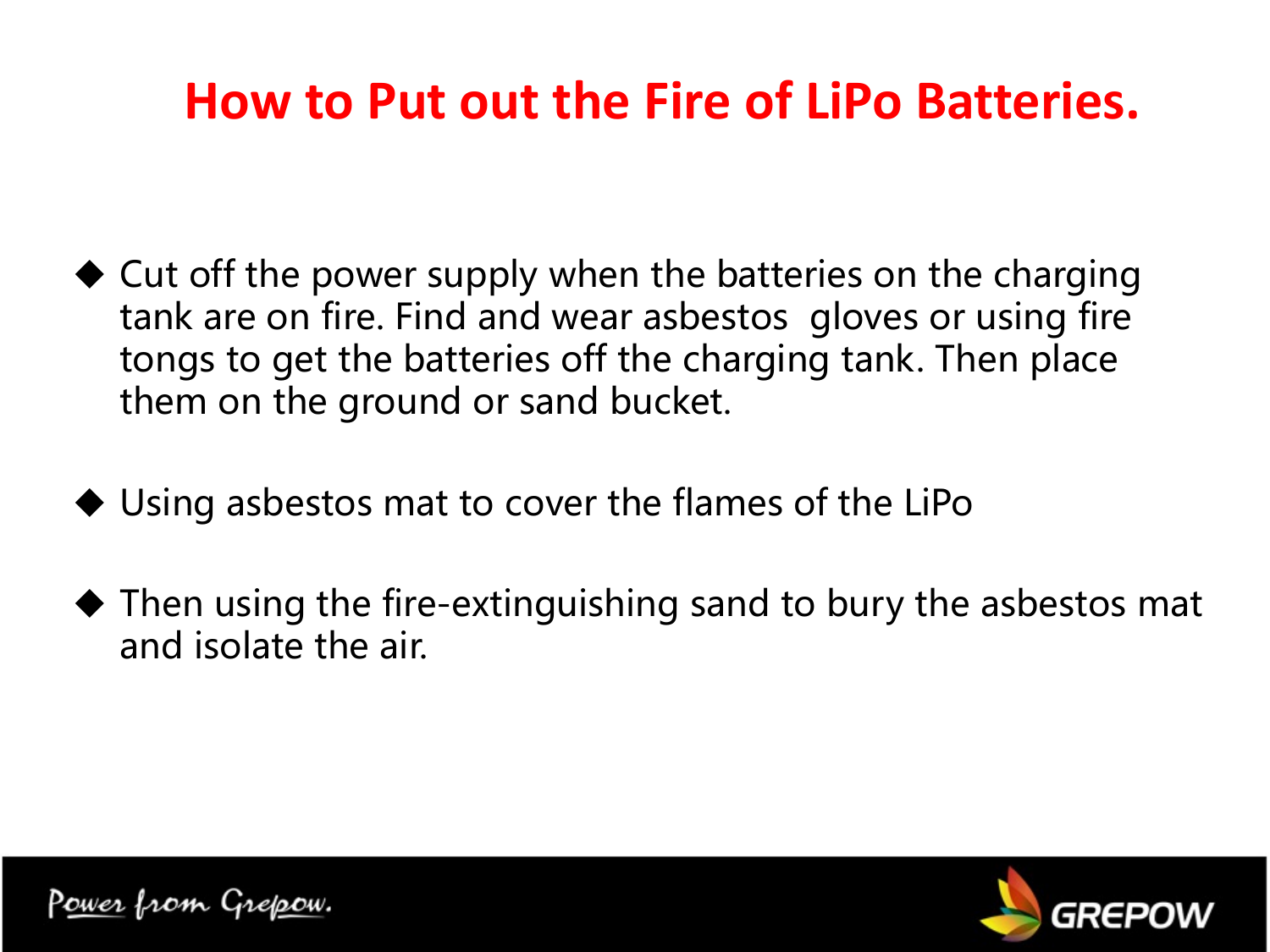#### **The Attentions & How to Put out the Fire of LiPo Batteries.**

#### $\blacklozenge$  Warning

- $\blacklozenge$  Not allowed to put out the fire with dry powder. This would require a large amout of powder to put out the fire and it will pollute and corrode the equipments.
- $\blacklozenge$  Using carbon dioxide to put out the fire will not pollute or corrode the machines, but it can only control the spreading of the fire. Please use the fire-extinguishing sand and asbestos mat to put out the fire.

Power from Grepow.

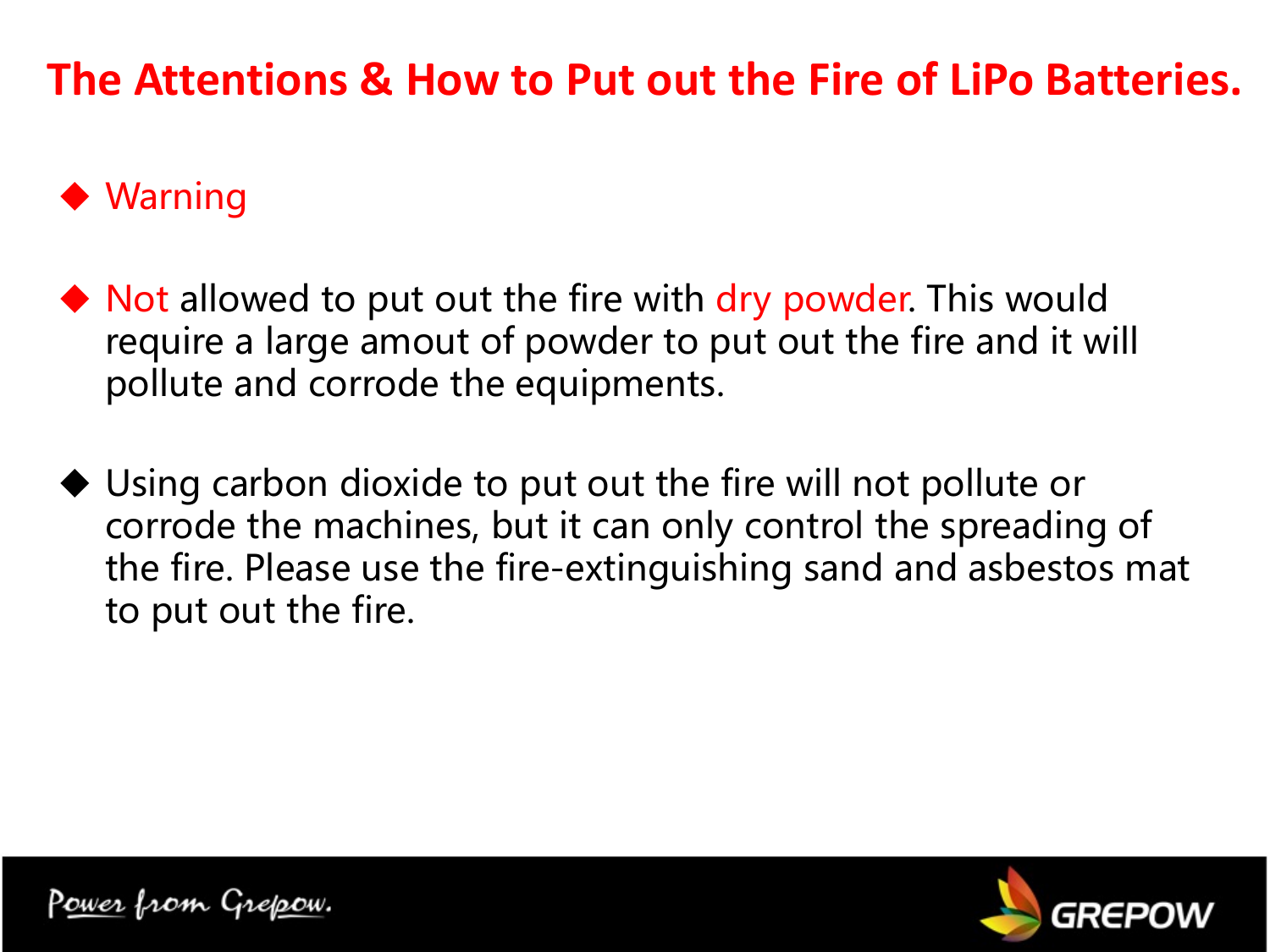**The Attentions & How to Put out the Fire of LiPo Batteries.**

# **Attentions**

◆ **Isolation of the air** is the best solution to putting out the fire of the Lipo.

 $\blacklozenge$  Put out the fire as soon as possible and contact the on-duty security guard to reduce property loss and injuries.

P<u>ower</u> from Gre<u>po</u>w.

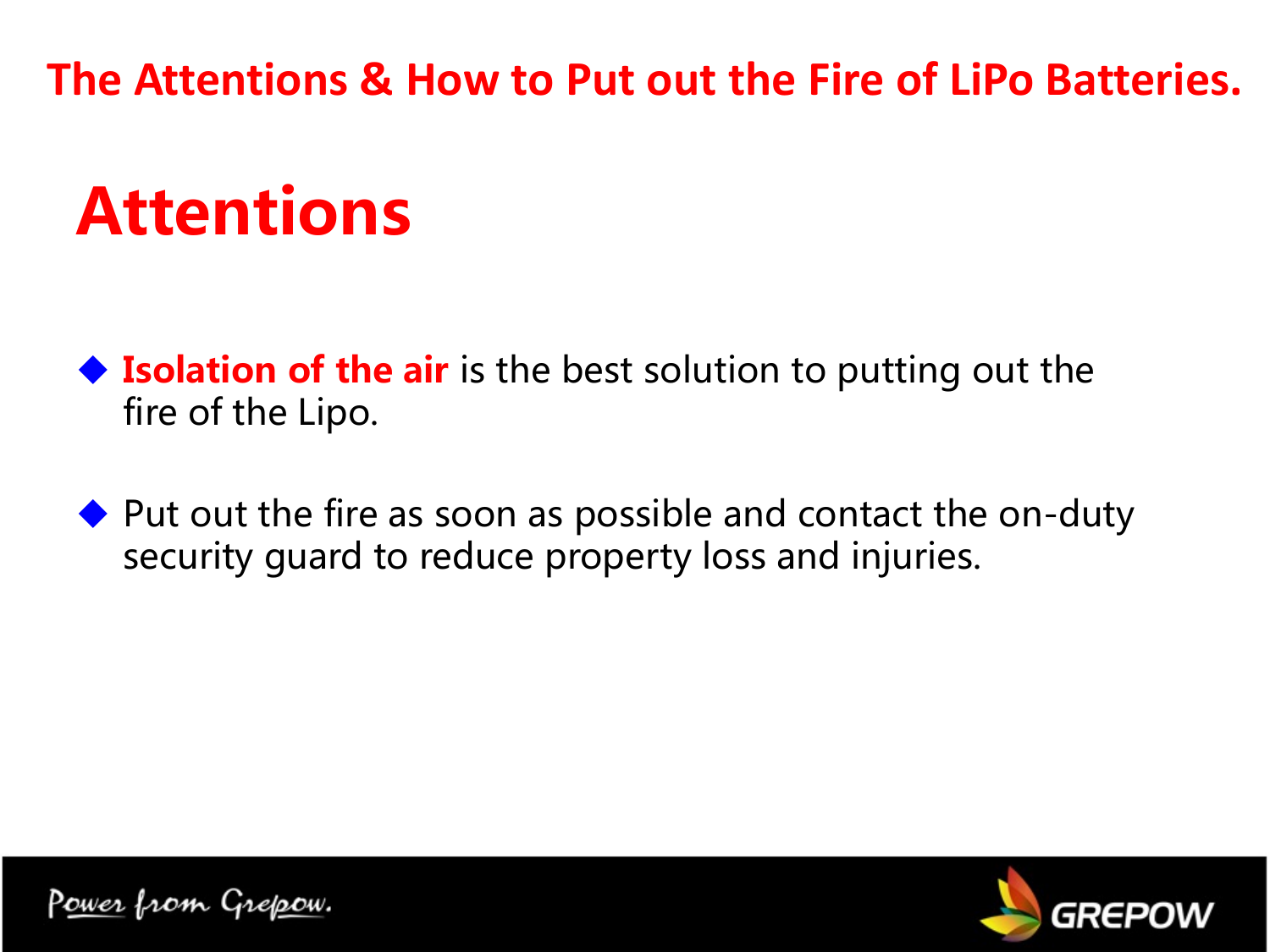# **Safety Usage Precautions**

Power from Grepow.

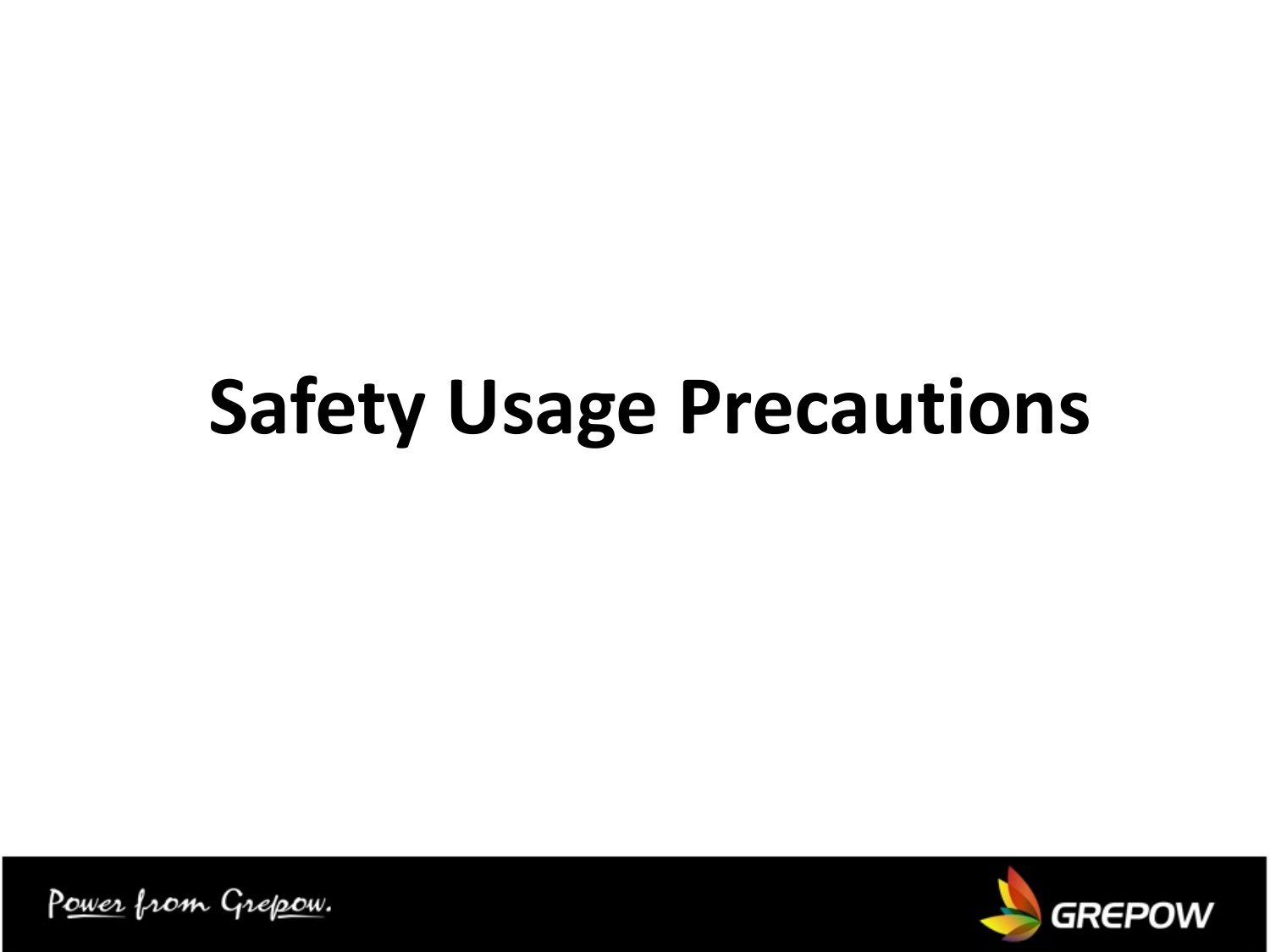### **Using the Batteries**

### Charging warnings

- ◆ When charging, keep the tempreture between 10 °C and 45℃.
- $\blacklozenge$  The charging current MUST NOT exceed the suggested charging current that noted on the manual. The standard charging rate is not over 2C. lower charging rate will make battery with longer cycle life. Best charging rate is 0.5C-1C.

<u>Power from Grepow.</u>

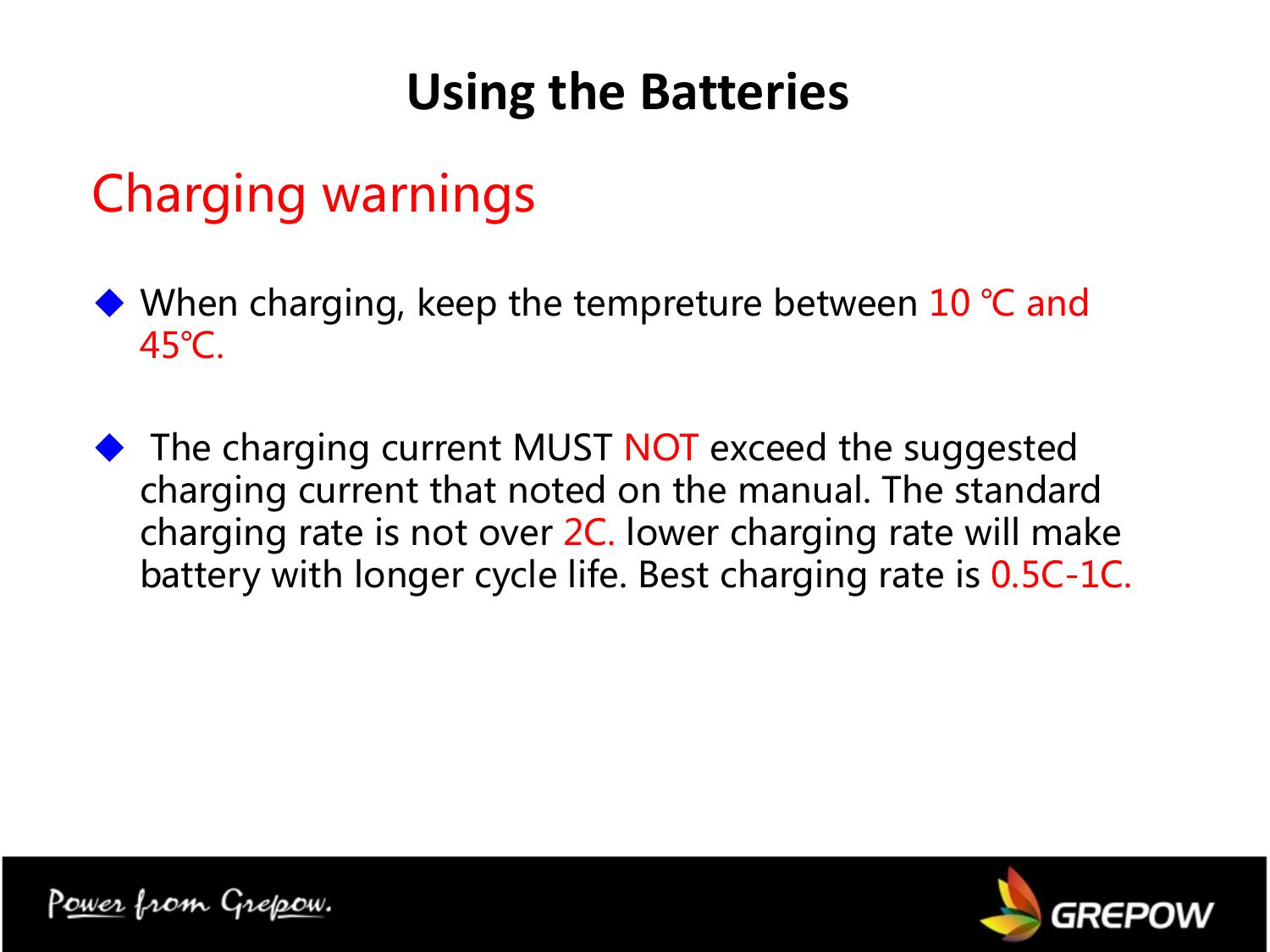- $\rightarrow$  Do NOT charge the battery when it's puffing, shape changing, leaking or under 2.6V. Do NOT charge the batetry if the temperature of the battery cells exceeds 40℃ before charging.
- ◆ When charging, the ceiling voltage MUST NOT exceed 4.22V and the temperature should NOT be higher than 45°C.
- $\blacklozenge$  Please use a good quality charger that is made by reliable manufacturer. A charger with **balance** charging funtion is recommended.

Power from Grepow.

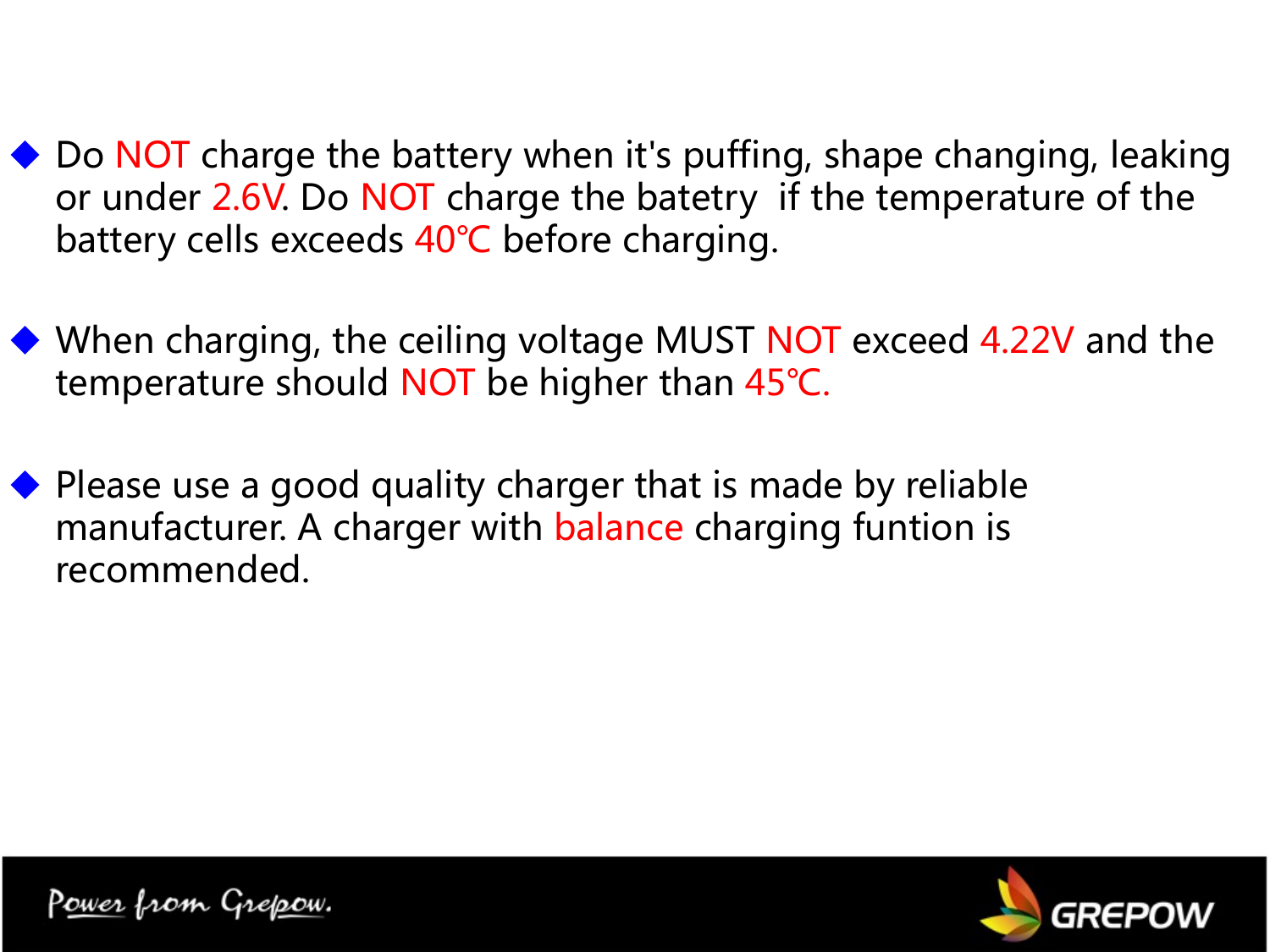## Discharging warnings

◆ When discharging, keep the temperature between 5°C and 60℃.

- $\blacklozenge$  The discharging current MUST NOT exceed the peak current that noted on the specification sheet.
- $\blacklozenge$  When discharging, the lower limit of the voltage should not be any lower than 3.0V and the surface temperature of the battery should not be higher than 80°C after a high current discharge.

<u>Power from Grepow.</u>

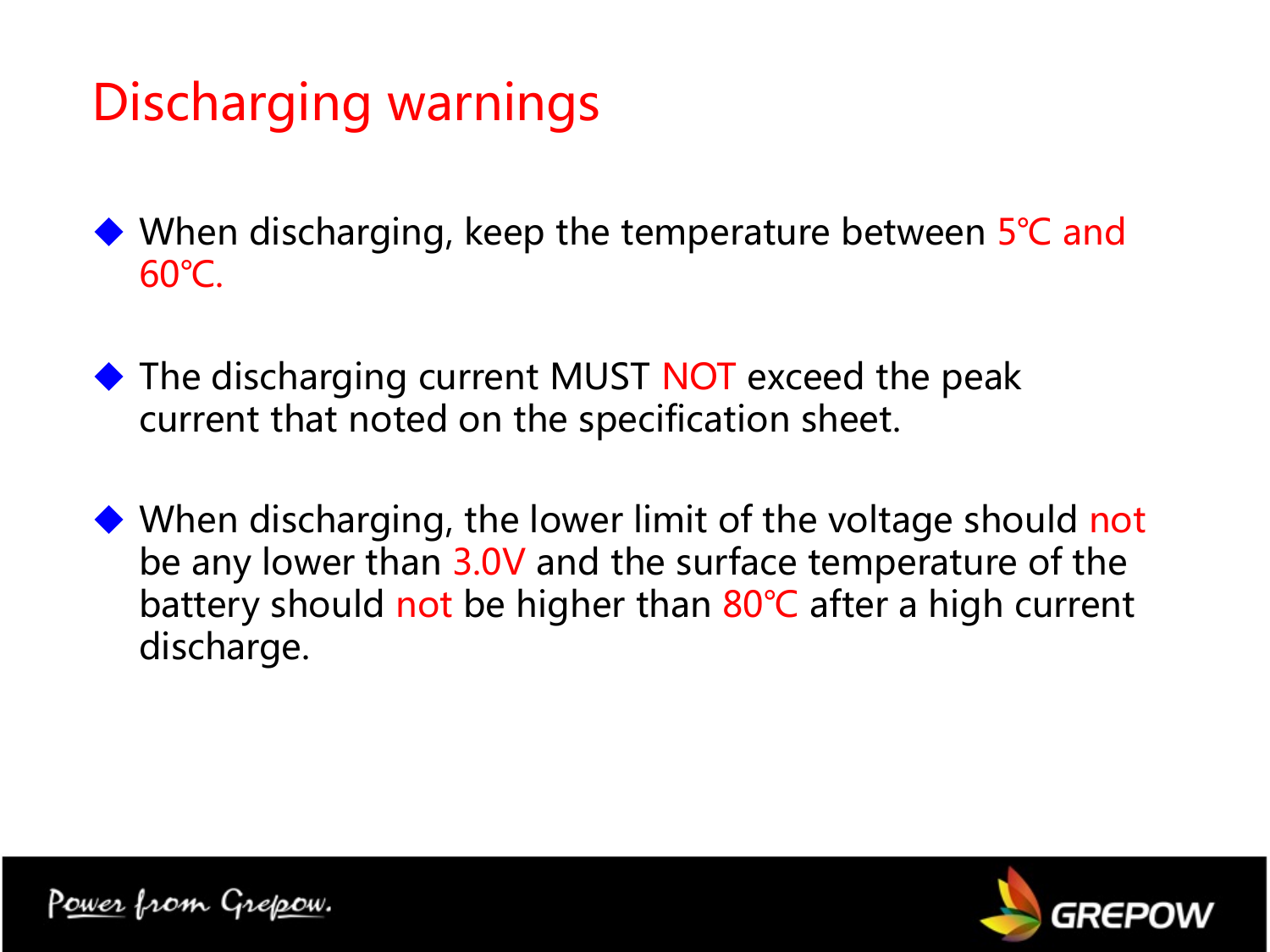#### Transportation warnings

 $\blacklozenge$  Make sure the batteries in the box are well packed to prevent collision during the trasportation.

**Do not use the battery cells if there's any damaged, swelling or liquid leakage. Any battery cells with liquid leakage or the smells should be kept away from the fire.**

Power from Grepow.

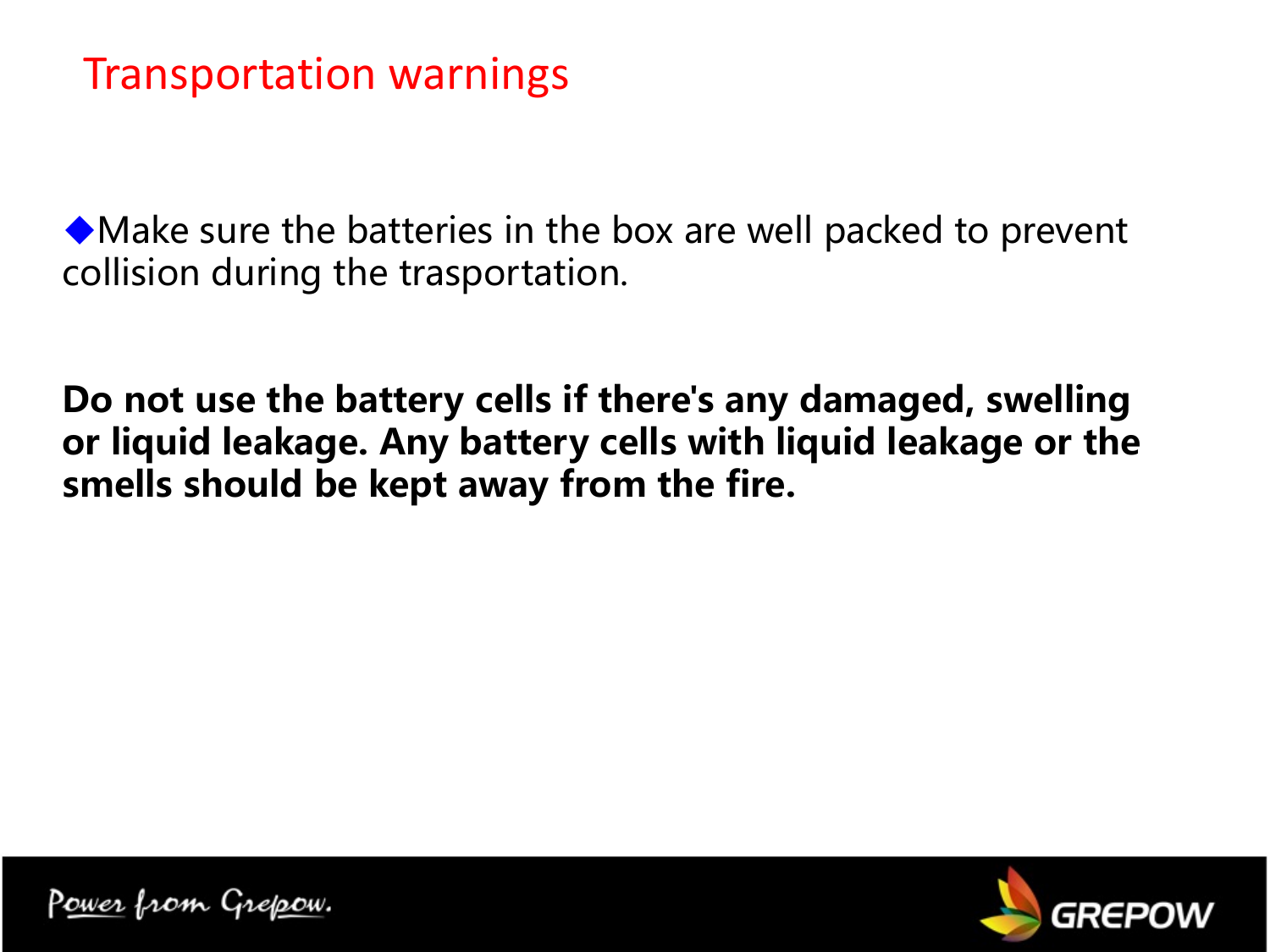### **Other Warnings**

 $\rightarrow$  Do NOT cut the battery cells if you're not professional. The cutting may lead to internal short circuit, puffing, fire and other problems.

 $\blacklozenge$ If the electrolyte exposures to skin, eyes or other body parts, please flush with water and seek medical treatment immediately.

 $\rightarrow$  Do NOT throw the battery cells into fire under any circumstances.

 $\bullet$  Do NOT soak the battery cells in the liquid, such as freshwater, sea water or beverages.

Power from Grepow.

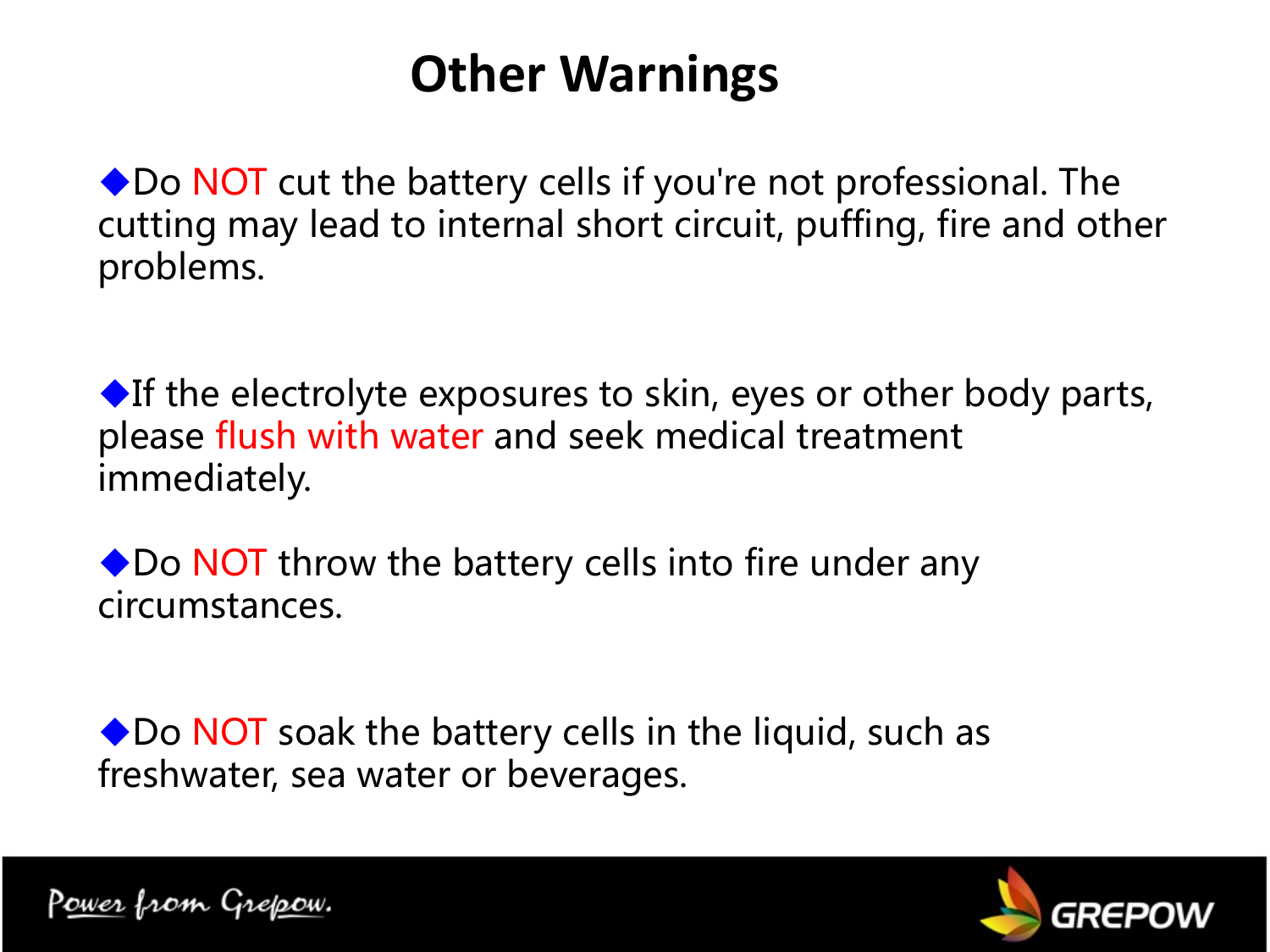# **Disposal of Disabled Batteries**

Power from Grepow.

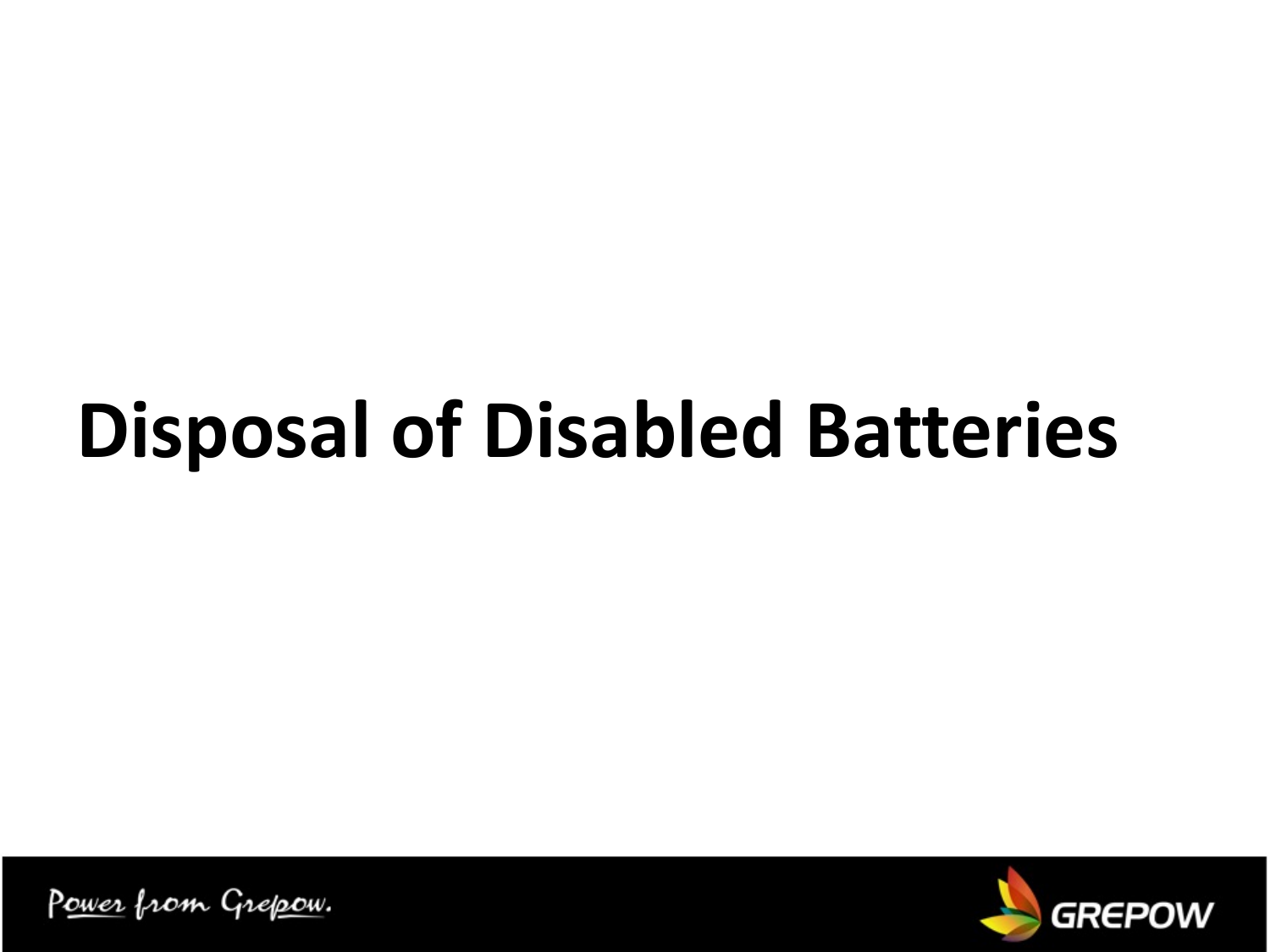$\blacklozenge$  The dead batteries should be clearly marked and stored separately. Any charging or discharging is strictly prohibited. The place for temporaly storaging should be fireproof, such as storing in steel cabinet or metal bucket.

- $\blacklozenge$  Salt water soaking: Mix saltwater at the ratio of 1:20 and put the batteries into saltwater for two hours with a width mouth container, such as basket or metal bucket(3 battery packs at most). And placing the container at an empty outdoor.
- $\blacklozenge$  The soaked dead batteries should be taken out with fire tongs and can be disposed as general solid wastes after making sure the batteries are no-voltage or no longer generating heat.

#### NOTE:

If the conditions allow, please contact professional Lithium battery recycling center to help to dispose the disabled/dead batteries.